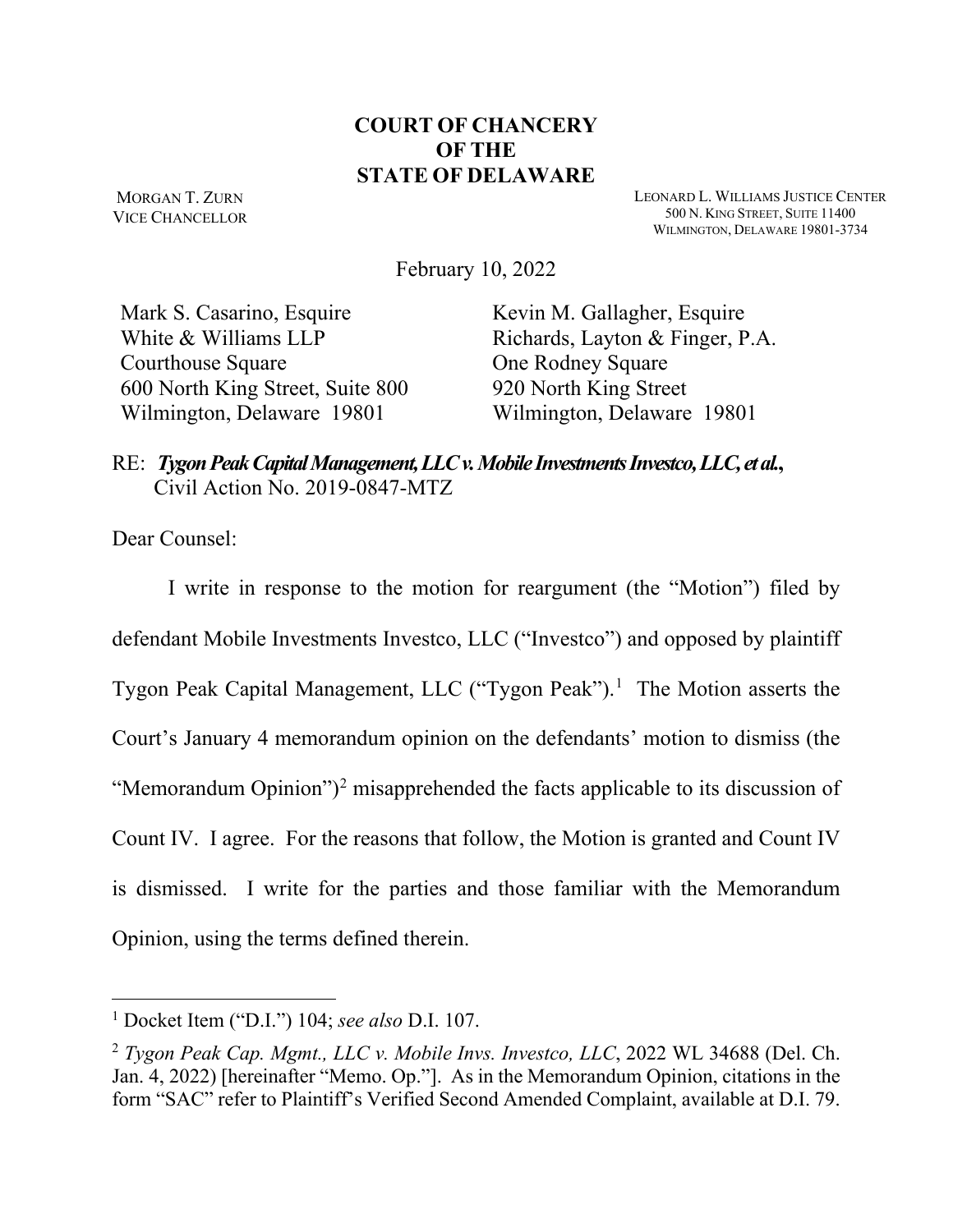*Tygon Peak Capital Management, LLC v. Mobile Investments Investco, LLC, et al.*, Civil Action No. 2019-0847-MTZ February 10, 2022 Page 2 of 7

Count IV alleges a breach of Section 5.10(a) of the Investco LLC Agreement.<sup>[3](#page-1-0)</sup> That provision requires supermajority consent for Investco to "enter into, amend or modify any agreement or transaction between the LLC and any Manager, or Member, or any Affiliate of any of them."<sup>[4](#page-1-1)</sup> The Investco LLC Agreement goes on to define "Affiliate":

"Affiliate" means, with respect to any Person: (i) *any other Person directly or indirectly controlling, controlled by or under common control with such Person*; and/or (ii) any spouse, ancestor, child (including by adoption) or other lineal descendant, sibling or in-law of such Person or of any other Person (who is a natural person) who is an Affiliate of such Person and described in clause (i) above.<sup>[5](#page-1-2)</sup>

In denying the motion to dismiss Count IV, I concluded that exercising the Option required Investco to enter into an "exchange agreement" with KMD Weiss, and with the noteholder Voice Comm L.L.C. ("Noteholder").<sup>[6](#page-1-3)</sup> Investco does not take issue with this conclusion.

<span id="page-1-3"></span><sup>6</sup> *See* Memo. Op. at \*19. As explained *infra*, the Memorandum Opinion inadvertently conflated Noteholder with Voice Comm.

<span id="page-1-0"></span><sup>3</sup> *See* SAC ¶ 192.

<span id="page-1-1"></span> $4$  *Id.* Ex. B. § 5.10(a).

<span id="page-1-2"></span><sup>&</sup>lt;sup>5</sup> *Id.* App. A at B-1 (emphasis added). "Person" is defined to include both natural people and entities. *See id.* App. A at B-4 ("'Person(s)' means any individual(s) who is (or are) a natural person, partnership(s), limited liability company (or companies), limited liability partnership(s), limited partnership(s), corporation(s), trust(s) and any other association or legal entity."). The Investco LLC Agreement does not define "control."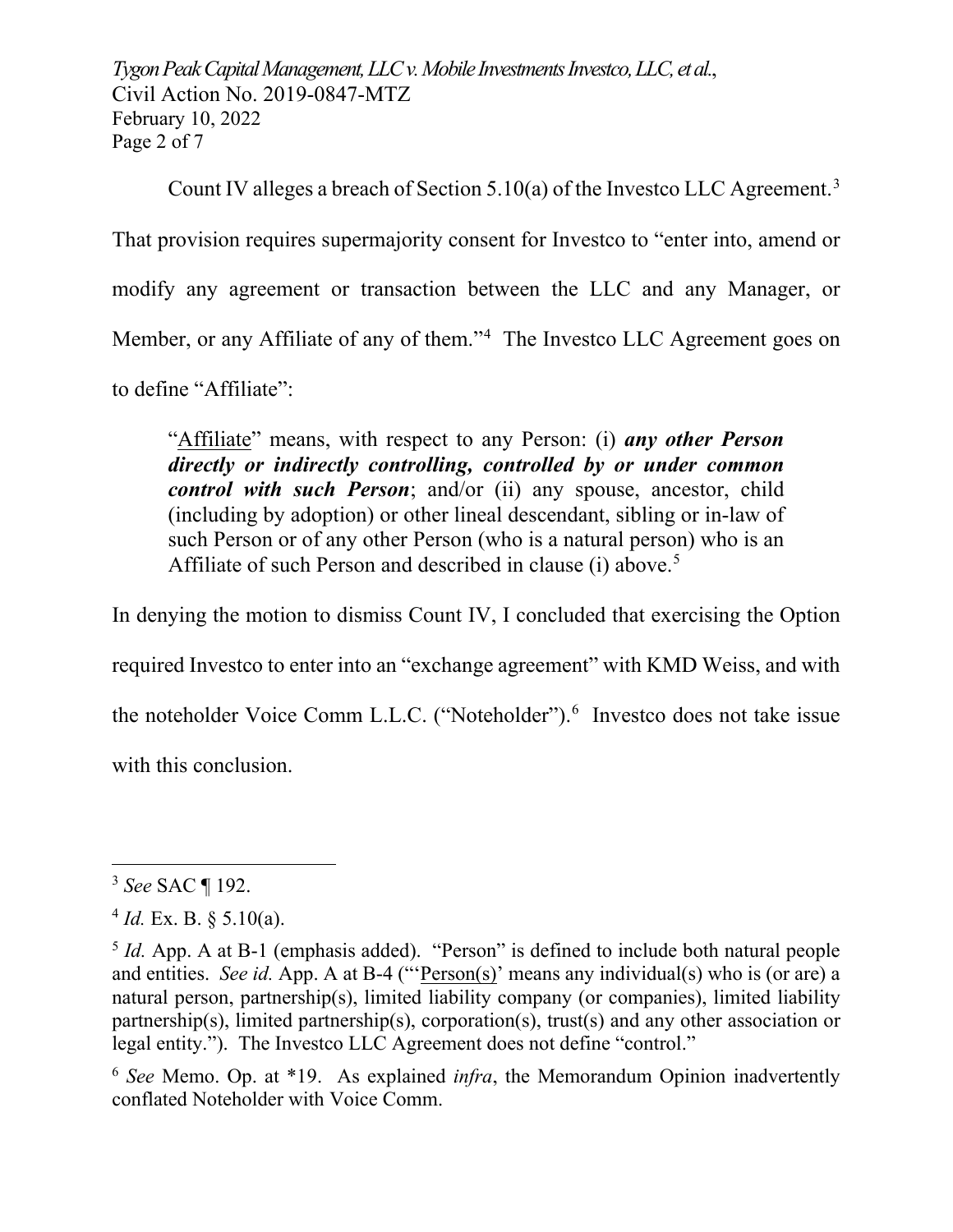*Tygon Peak Capital Management, LLC v. Mobile Investments Investco, LLC, et al.*, Civil Action No. 2019-0847-MTZ February 10, 2022 Page 3 of 7

But I also concluded KMD Weiss and Noteholder were Affiliates, such that an agreement between Investco and either Noteholder or KMD Weiss triggered Section  $5.10(a)$ .<sup>[7](#page-2-0)</sup> Investco has helpfully pointed out my errors in characterizing KMD Weiss and Noteholder. Fixing these errors means those entities are not Affiliates, such that Investco's agreement with them does not trigger the supermajority consent requirement.

First, as to KMD Weiss, the Memorandum Opinion concluded its participation in the Exchange Agreement triggered Section 5.10(a) because it was a member of Investco. [8](#page-2-1) That characterization was incorrect. KMD Weiss is not a member; rather, it owns an interest in Mobile alongside Investco.<sup>[9](#page-2-2)</sup> The figure below, which also appeared in the Memorandum Opinion, illustrates that relationship:<sup>[10](#page-2-3)</sup>

<span id="page-2-1"></span><sup>8</sup> *See id.*

<span id="page-2-3"></span><sup>10</sup> *Id.*

<span id="page-2-0"></span><sup>7</sup> *See id.*

<span id="page-2-2"></span><sup>9</sup> *See id.* at \*3.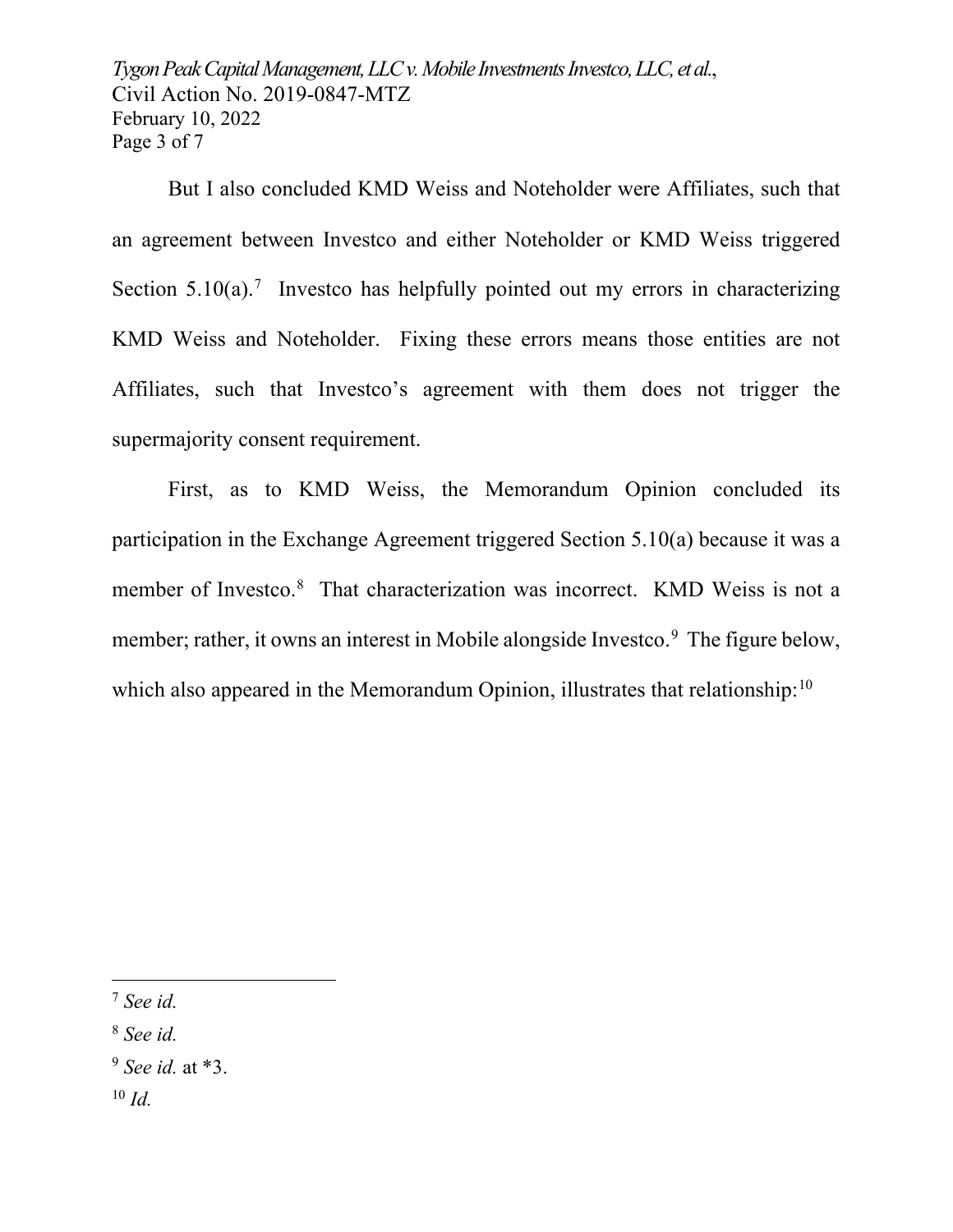*Tygon Peak Capital Management, LLC v. Mobile Investments Investco, LLC, et al.*, Civil Action No. 2019-0847-MTZ February 10, 2022 Page 4 of 7



Nevertheless, Tygon Peak contends KMD Weiss's participation triggers Section 5.10(a) because KMD Weiss is controlled by Investco and thus is still Investco's "Affiliate."[11](#page-3-0) Tygon Peak surmises that Investco controls KMD Weiss because Investco controls Voice Comm, Weiss is Voice Comm's CEO, and Weiss controls KMD Weiss.<sup>12</sup> Assuming Section 5.10(a) is triggered if Investco's counterparty is an Affiliate of Investco itself, and assuming a broad construction of

<span id="page-3-0"></span><sup>11</sup> D.I. 107 ¶ 9. Tygon Peak invokes links with Voice Comm, Weiss, and KMD Weiss, but none of these are an Investco manager or member. Tygon Peak does not appear to assert KMD Weiss is an Affiliate of an Investco Member or Manager. *See id.*

<span id="page-3-1"></span><sup>12</sup> *See id.* (arguing Investco controls KMD Weiss "through Derek Weiss" because of Weiss's positions at KMD Weiss and Voice Comm).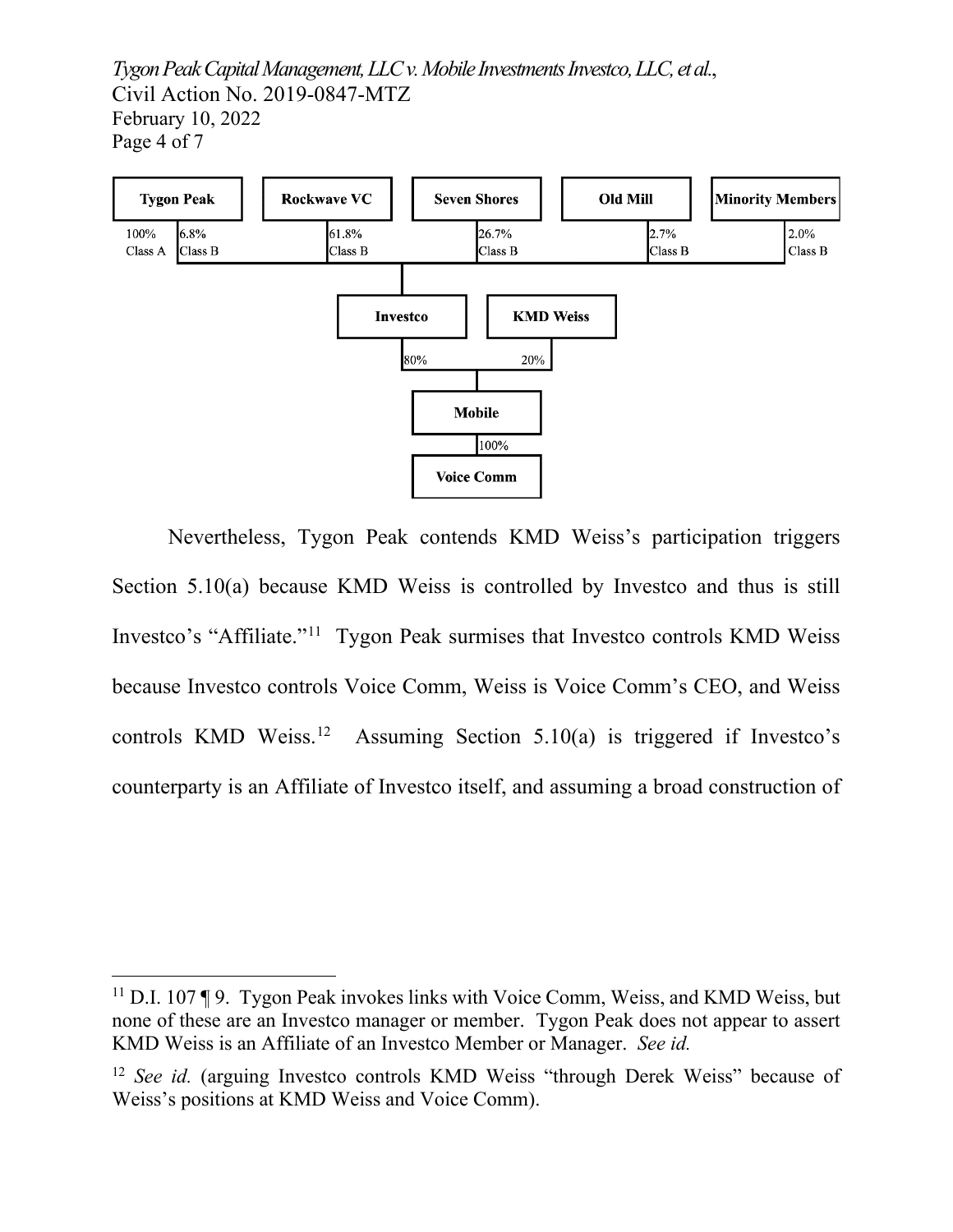*Tygon Peak Capital Management, LLC v. Mobile Investments Investco, LLC, et al.*, Civil Action No. 2019-0847-MTZ February 10, 2022 Page 5 of 7

the word "control," Tygon Peak does not plead this theory of indirect control anywhere in its complaint, and so that theory cannot hold up Count IV.[13](#page-4-0)

Tygon Peak's theory of control is also unsupported. Tygon Peak has offered no support for the conclusion that Weiss, as Voice Comm's CEO, is controlled by Investco, one of Voice Comm's investors.<sup>[14](#page-4-1)</sup> Nor has Tygon Peak supported the conclusion that Weiss, as controller of KMD Weiss, acts only in service to Voice Comm as its CEO. Tygon Peak has offered no basis to conclude that Investco controls KMD Weiss, and has offered no other grounds to conclude KMD Weiss is an Affiliate. And so, Tygon Peak has failed to plead that an agreement between Investco and KMD Weiss triggers Section 5.10(a).

Second, as to Noteholder, the Memorandum Opinion concluded it was an Affiliate by equating it with Investco's operating entity, Voice Comm LLC.<sup>15</sup> I agree with Investco and Tygon Peak that I erred in conflating those two entities:

<span id="page-4-0"></span><sup>13</sup> *See P&TI Acq. Co. v. Morgenthaler P'rs VII, LP*, 2019 WL 2070449, at \*5 (Del. Super. May 9, 2019) (granting a motion to dismiss for failure to plead breach of a provision requiring satisfaction of the definition of "Affiliates" where the plaintiff failed to adequately plead that entities were under common control by an individual holding ownership interests and managerial authority at both entities).

<span id="page-4-1"></span><sup>14</sup> Indeed, Weiss' entity, KMD Weiss, invested in Mobile alongside Investco. *See* Memo. Op. at \*3.

<span id="page-4-2"></span><sup>15</sup> *See id.* at \*19.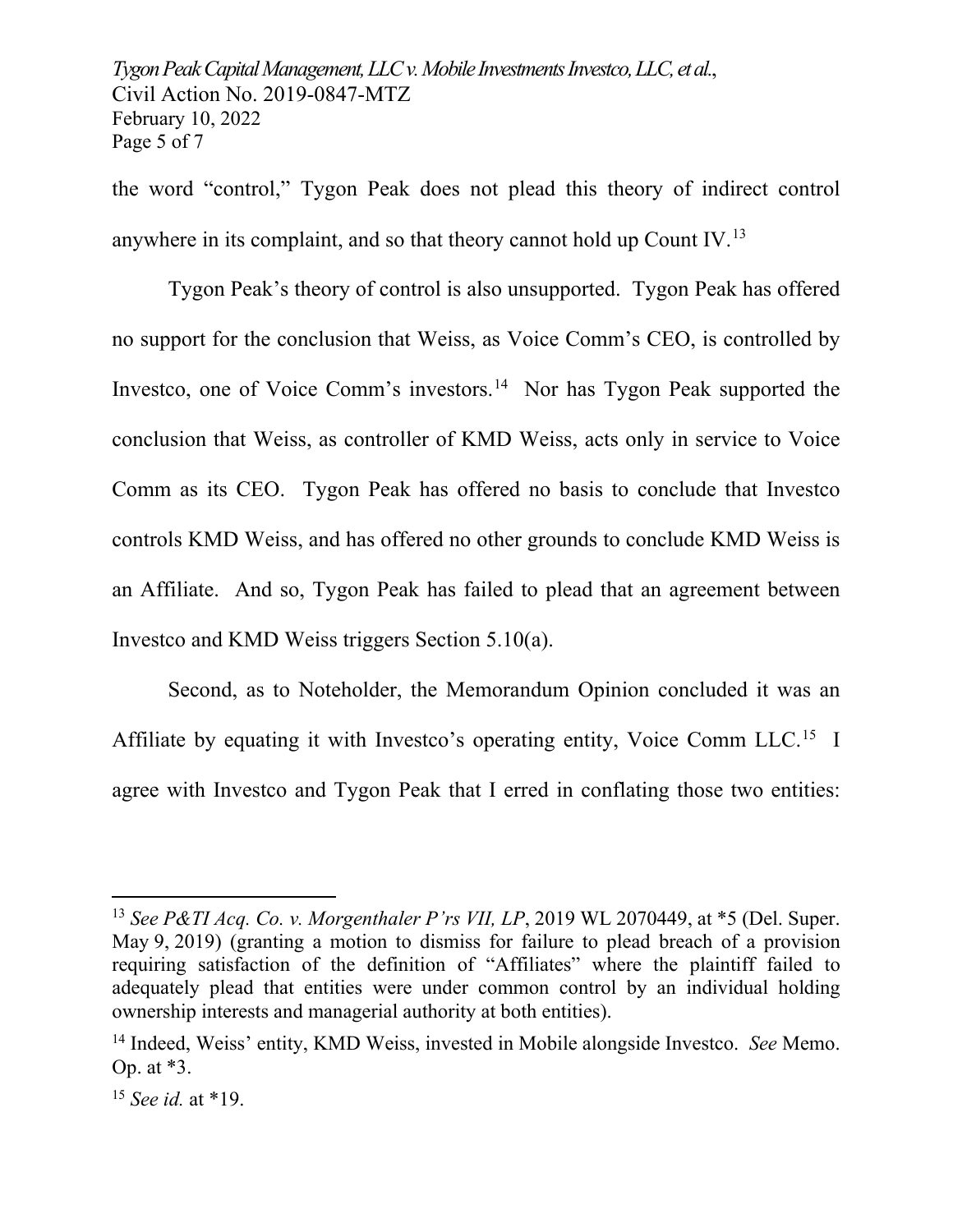*Tygon Peak Capital Management, LLC v. Mobile Investments Investco, LLC, et al.*, Civil Action No. 2019-0847-MTZ February 10, 2022 Page 6 of 7

Noteholder (Voice Comm L.L.C.) is a separate entity, which was later renamed VC Weiss Investments, LLC.<sup>[16](#page-5-0)</sup> Tygon Peak does not dispute this difference.<sup>[17](#page-5-1)</sup>

Nevertheless, Tygon Peak contends Noteholder is an Affiliate because it is controlled by Investco. Again, Tygon Peak asserts that Noteholder is owned by Weiss; that Weiss is the CEO of Voice Comm, which Investco controls; and that Weiss is also on Mobile's board.<sup>18</sup> All of these connections to Weiss are undisputed, but again, they fail to make Noteholder an Affiliate of an Investco member or manager, or an Affiliate of Investco itself. For those reasons, the Motion is **GRANTED**. Insofar as it asserts a claim that exercising the Option breached Section 5.10(a), Count IV is **DISMISSED**.

I also write to resolve the dispute over the order implementing my decisions in the Memorandum Opinion.<sup>19</sup> Tygon Peak has not yet shown good cause for an

<span id="page-5-0"></span> $16$  D.I. 104 ¶ 6; D.I. 107 ¶ 6.

<span id="page-5-1"></span><sup>&</sup>lt;sup>17</sup> D.I. 107  $\P$  6. Yet Tygon Peak's pleading appears to conflate the two entities as well. *See* SAC ¶ 192 ("Similarly, in connection with the acquisition of the Tessco Assets, Investco breached Section 5.10 of the Investco LLC Agreement by failing to obtain Supermajority Approval before resolving to: exercise the Option together with KMD Weiss and Voice Comm, both of which are affiliates of Investco[.]").

<span id="page-5-2"></span><sup>18</sup> *See id.* ¶ 7.

<span id="page-5-3"></span><sup>19</sup> *See* D.I. 108; D.I. 109.